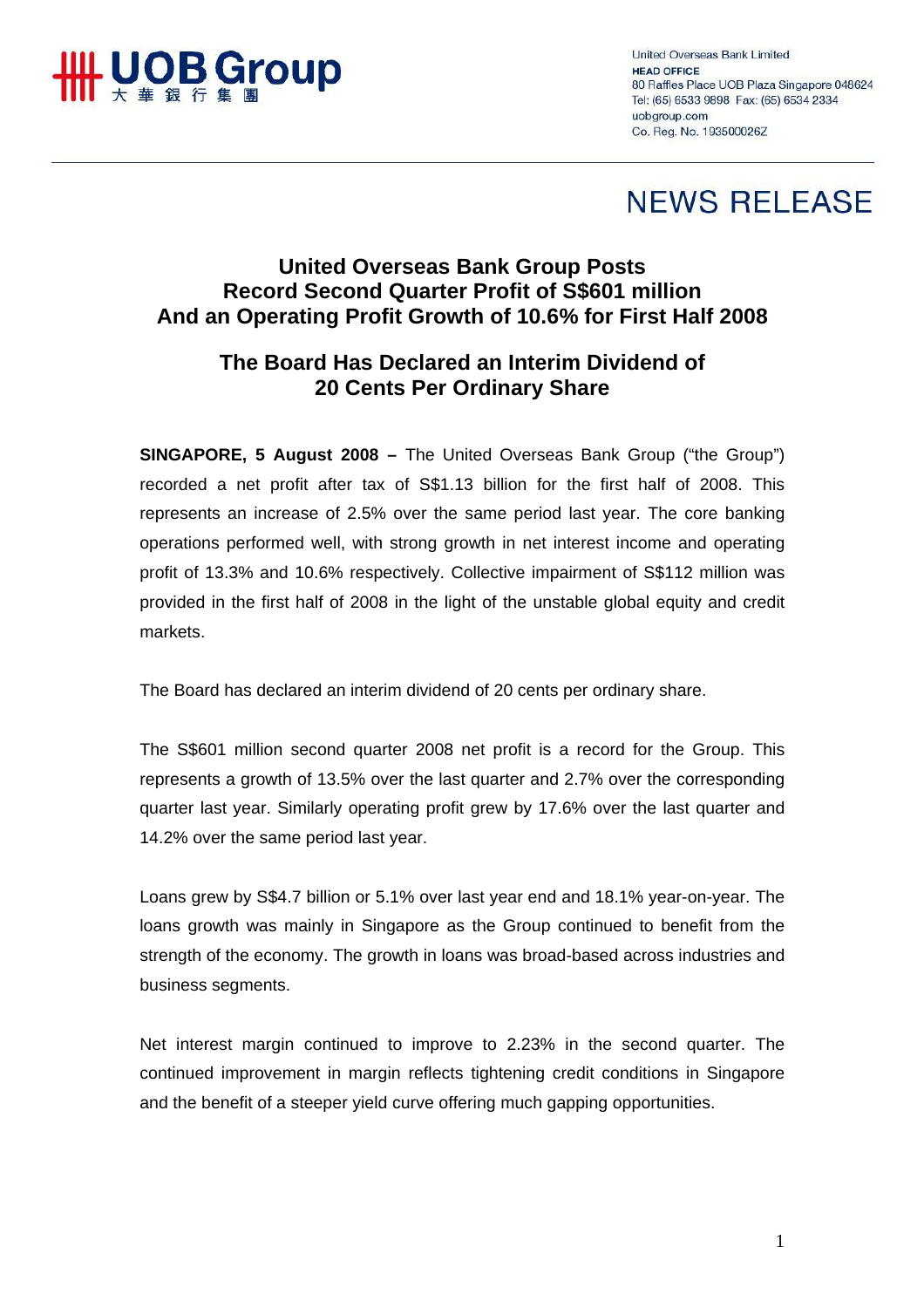Non-interest income was flat for the first half of 2008 at S\$964 million. Core fee and commission income remained strong as a result of growth in loans and trade-related business and credit cards. The challenging and volatile markets in the first half resulted in lower fund management income, as well as mark-to-market losses from trading and investment-related activities. However, these were more than offset by the realised gain on investment securities.

Expenses remained under control and the expense to income ratio for 1H 2008 improved to 37.7%. Despite the challenges of a very tight labour market, staff cost grew only by 6.4% over the same period last year. The Group continued with infrastructure investment, and information technology cost is 14% of total expenses for the period.

Assets quality remains strong with the non-performing loans ratio improve to 1.5% from 2.8% a year ago. The Group will continue to closely monitor its portfolio to ensure resilience, especially so in view of the expected global economic slowdown. At the same time, the Group's impairment coverage is 128% at the end of 1H 2008. There is no sign of weakness in the Group's overall portfolio thus far, and individual impairment charges on loans is 15 basis points for the period. Including the collective impairment provision, loan charge-off rate was 35 basis points for the period.

The Group continued to focus on liquidity management. It maintains a S\$32 billion portfolio of high quality liquid assets - cash, balances with central banks and government securities - representing 22% of deposit base. On the liability side, the Group is well-diversified with 75% of deposits from non-bank customers. Together with its core deposit strategy and contingency funding plan, the Group is confident of its liquidity position. Customer loan to deposit ratio remained healthy at 89.3%. The Group has reviewed all its exposures to avoid any concentration risks.

Our capital position remained strong with total and tier 1 capital adequacy ratios at 14.4% and 10.2% respectively.

Mr Wee Ee Cheong, the Group's Deputy Chairman and Chief Executive Officer said, "The past six months have been challenging, and it's not going to be any easier as global institutions seek ways to rebuild their balance sheet and economies cope with slowdown and inflation."